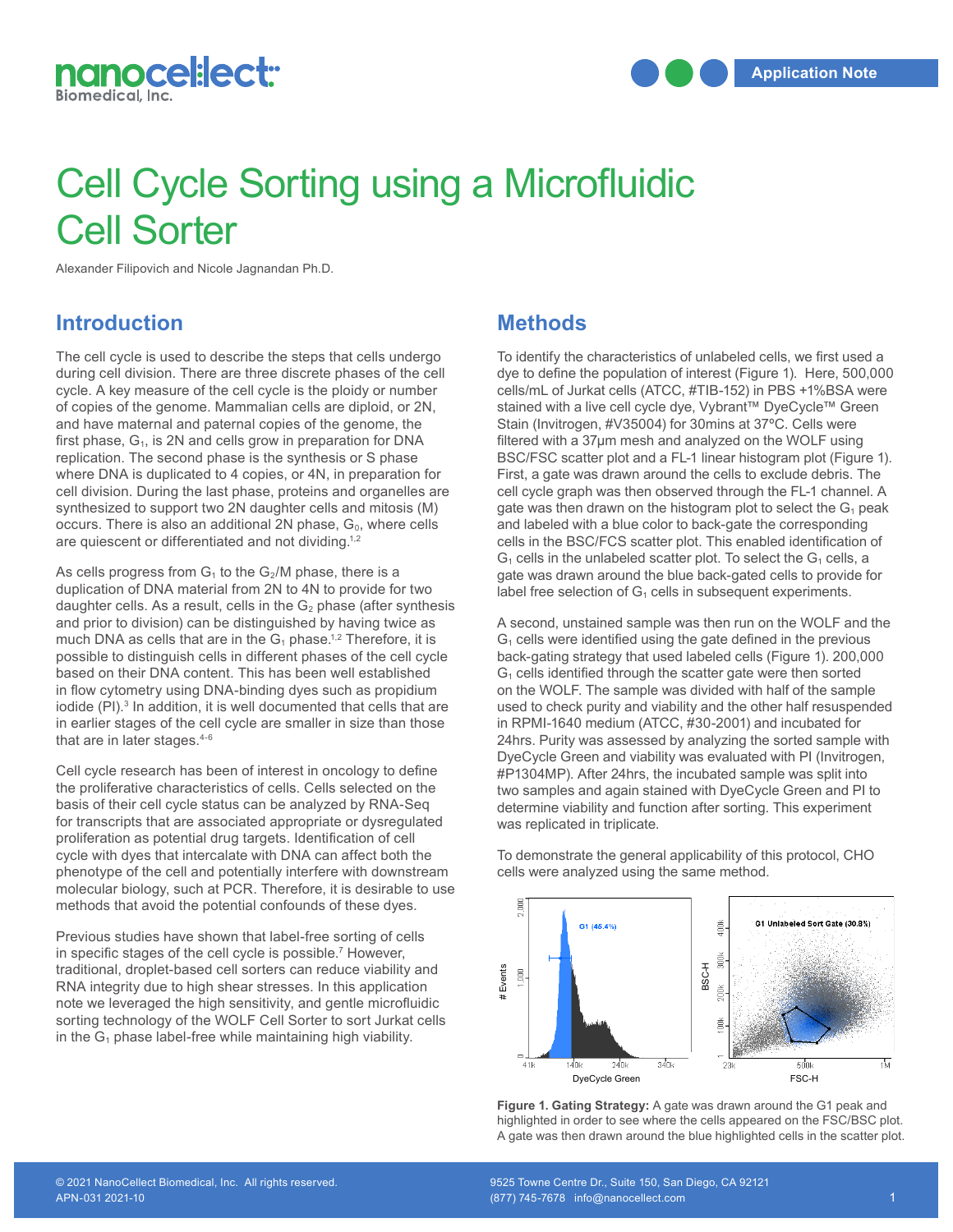



#### **Results**

The average percentage of cells in the unlabeled  $G_1$  sort gate before sorting was  $42.9 \pm 10.9\%$ . Post-sort, the average percentage of cells in the  $G_1$  phase was observed to be 90  $\pm$ 2.1% (Figure 2). Viability immediately after sorting was 90.1 ± 7.92% and after a 24hr incubation, the average viability of the sample was observed to be  $73.9 \pm 17.2\%$  (Figure 3A). In addition, sorted  $G_1$  cells had progressed through to the S phase and G2 phase after being incubated for 24hrs (Figure 3B).

Cho cells were also stained with DyeCycle green and two distinct cell populations in the scatter plot could be observed (Figure 4). Gating on these two cell populations correlated with cells that were predominantly in  $G_1$  (blue color) and  $G_2$ phase (red color) while cells in the S phase can been found in between both populations (purple color) (Figure 4).



**Figure 2. Post-sort Purity: (A)** A representative sample of the sorted G1 population after sorting showed a single G1 peak. **(B)** The unlabeled G<sub>1</sub> gate had an average G<sub>1</sub> population of  $42.9 \pm 10.93\%$ . After sorting, the  $G_1$  peak was enriched to 90  $\pm$  2.1%.



**Figure 3. Jurkat Viability and Function after sorting: (A)** The average viability immediately after sorting was 90.1%. After a 24hr incubation, the average viability was  $74\%$ . **(B)** After sorting the  $G_1$  cells and letting them incubate for 24hrs, the cells were still functional and progressed through to the S and G<sub>2</sub> phase.<br> **24 Hours** 

## **Conclusion**

The WOLF Cell Sorter was able to accurately identify cells that are in different phases of the cell cycle using either the DyeCycle Green fluorescence intensity measure of the ploidy or by gating a specific region of the scatter plot identified with a back-gating strategy. Because DNA binding dyes are cytotoxic, and can interfere with genomic assays, we used this dye only as a guide for gating the  $G_1$  gate in the scatter plot. This technique proved to be successful in these experiments as we were able to obtain a single  $G_1$  peak and high purity post-sort. Furthermore, after a 24-hour incubation period, the cells appeared healthy and continued to progress to the  $G<sub>2</sub>/M$ phase of the cell cycle which further demonstrates that these cells maintained their function after being sorted on the WOLF. In addition, this workflow proved to be applicable to other cell types. CHO cell cycle analysis revealed better resolution of the  $G_1$  and  $G_2$  populations in the scatter plot due to their larger size and greater scatter signals. Overall, these experiments demonstrate that the WOLF is accurate and gentle enough to sort live cells in different phases of the cell cycle.



Figure 4. CHO Cell Cycle Analysis: G<sub>1</sub> and G<sub>2</sub> dominant populations could be identified through the BSC/FSC scatter gate. This was confirmed by staining with DyeCycle Green and creating colored  $G_1$  (blue) and  $G_2$  (red) gates and confirming where these gated populations fall within the cell cycle plot.

**For more information, visit [nanocellect.com](https://nanocellect.com/) or email [info@nanocellect.com](mailto:info%40nanocellect.com?subject=)**